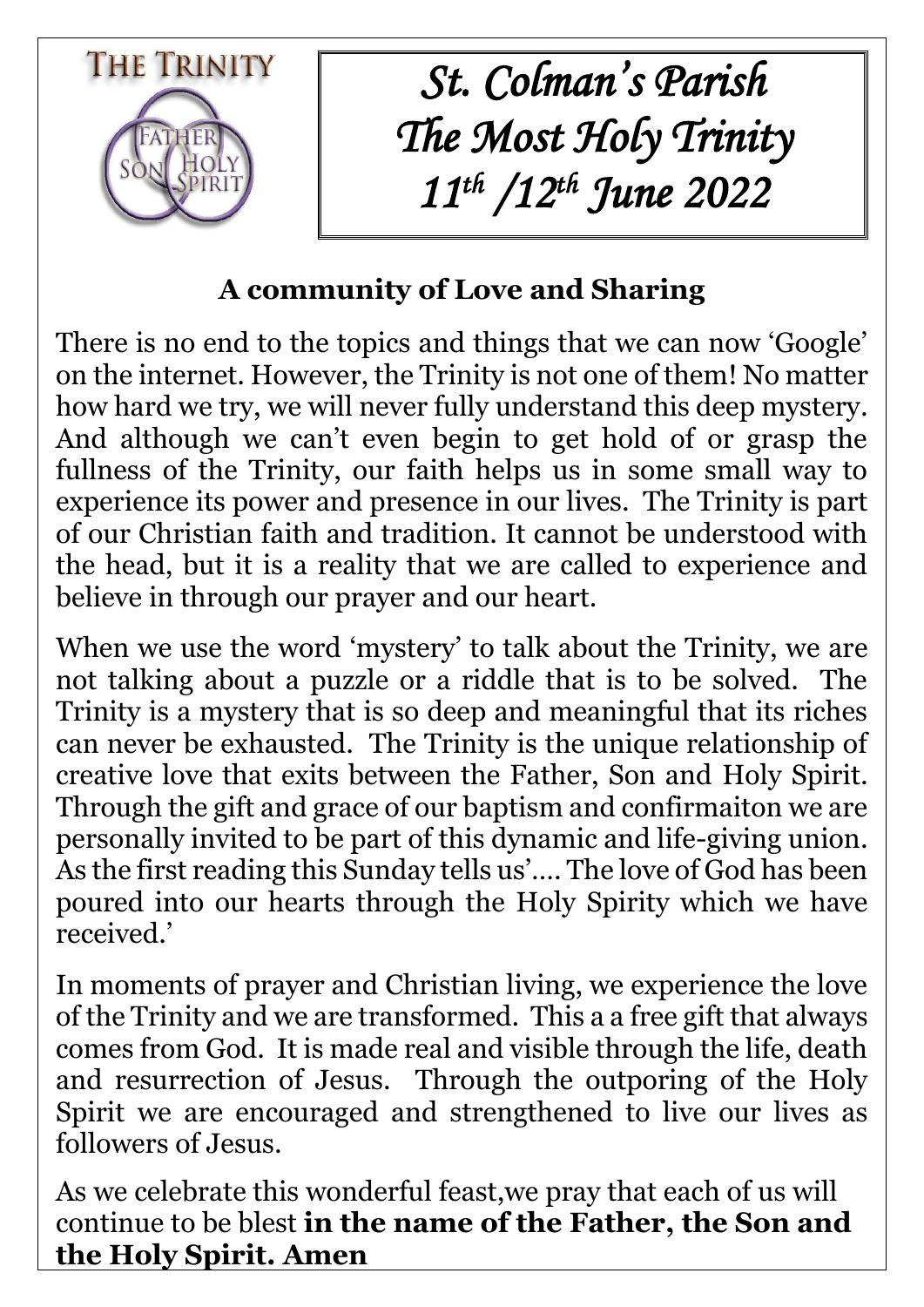| Fr. Danny Broderick (087) 9061255<br><b>Parish Residence: 18 Ballyoughtragh Heights, Milltown</b><br><b>Rev. Conor Bradley (087) 3664057</b><br><b>Parish Office: Tues. &amp; Thurs 9:30-12:30 066-9767312</b><br>Email: milltown@dioceseofkerry.ie<br>Website: www.milltownlistryparish.com<br>Safeguarding Children: Contact No (087) 6362780<br><b>Recent Deaths: Please pray for:</b><br><b>Garrett McKenna, London/late of Callinafercy</b><br>Sean O' Sullivan, Dromavalla<br><b>Denis O' Reilly, The Cliff, Callinafercy</b><br><b>Baptisms:</b> We welcome into our Christian community<br><b>Kadan Dooley, Meadow Park, Milltown</b> |                    |                             |                                                                       |
|-----------------------------------------------------------------------------------------------------------------------------------------------------------------------------------------------------------------------------------------------------------------------------------------------------------------------------------------------------------------------------------------------------------------------------------------------------------------------------------------------------------------------------------------------------------------------------------------------------------------------------------------------|--------------------|-----------------------------|-----------------------------------------------------------------------|
| <b>Adoration of the Blessed Sacrament takes place every</b><br>Wednesday in Milltown Church from 5:00p.m. -7:00p.m.<br><b>Masses &amp; Intentions</b>                                                                                                                                                                                                                                                                                                                                                                                                                                                                                         |                    |                             |                                                                       |
| Mon. June $13th$                                                                                                                                                                                                                                                                                                                                                                                                                                                                                                                                                                                                                              |                    |                             | No Mass                                                               |
|                                                                                                                                                                                                                                                                                                                                                                                                                                                                                                                                                                                                                                               |                    |                             |                                                                       |
| Tues. June 14 <sup>th</sup>                                                                                                                                                                                                                                                                                                                                                                                                                                                                                                                                                                                                                   | Listry             | $7:00$ p.m.                 | Liturgy of the Word                                                   |
| Wed. June $15th$                                                                                                                                                                                                                                                                                                                                                                                                                                                                                                                                                                                                                              |                    | Milltown $\vert$ 10:00 a.m. | Liturgy of the Word                                                   |
| Thurs June 16 <sup>th</sup>                                                                                                                                                                                                                                                                                                                                                                                                                                                                                                                                                                                                                   |                    |                             | No Mass                                                               |
| Fri. June $17th$                                                                                                                                                                                                                                                                                                                                                                                                                                                                                                                                                                                                                              | Milltown<br>Listry | $7:00$ p.m.<br>$8:30$ p.m.  | Liturgy of the Word<br>Norrie Allman – Months Mind<br>Rockfield, Faha |
| Sat. June 18th                                                                                                                                                                                                                                                                                                                                                                                                                                                                                                                                                                                                                                | Listry             | $6:00$ p.m.                 | Eilis & Michael Buckley<br>Keel House, Faha                           |
| Sun. June $19th$                                                                                                                                                                                                                                                                                                                                                                                                                                                                                                                                                                                                                              | <b>Milltown</b>    | $11:15$ a.m.                |                                                                       |
| <b>Eucharistic Ministers</b>                                                                                                                                                                                                                                                                                                                                                                                                                                                                                                                                                                                                                  |                    |                             |                                                                       |
| <b>Listry Saturday June 18th</b><br>Margaret Gallagher                                                                                                                                                                                                                                                                                                                                                                                                                                                                                                                                                                                        |                    |                             |                                                                       |
| Milltown Sunday June 19th<br>Tim Fleming                                                                                                                                                                                                                                                                                                                                                                                                                                                                                                                                                                                                      |                    |                             |                                                                       |
| <b>Readers</b>                                                                                                                                                                                                                                                                                                                                                                                                                                                                                                                                                                                                                                |                    |                             |                                                                       |
| <b>Listry Saturday June 18th</b><br>Sinead O' Donnell<br><b>Milltown Sunday June 19th</b><br><b>Geraldine Galvin</b>                                                                                                                                                                                                                                                                                                                                                                                                                                                                                                                          |                    |                             |                                                                       |

*Last weekend's collection - €820 Special collection – Family Services & Accord -€215 Thank you for your generous support*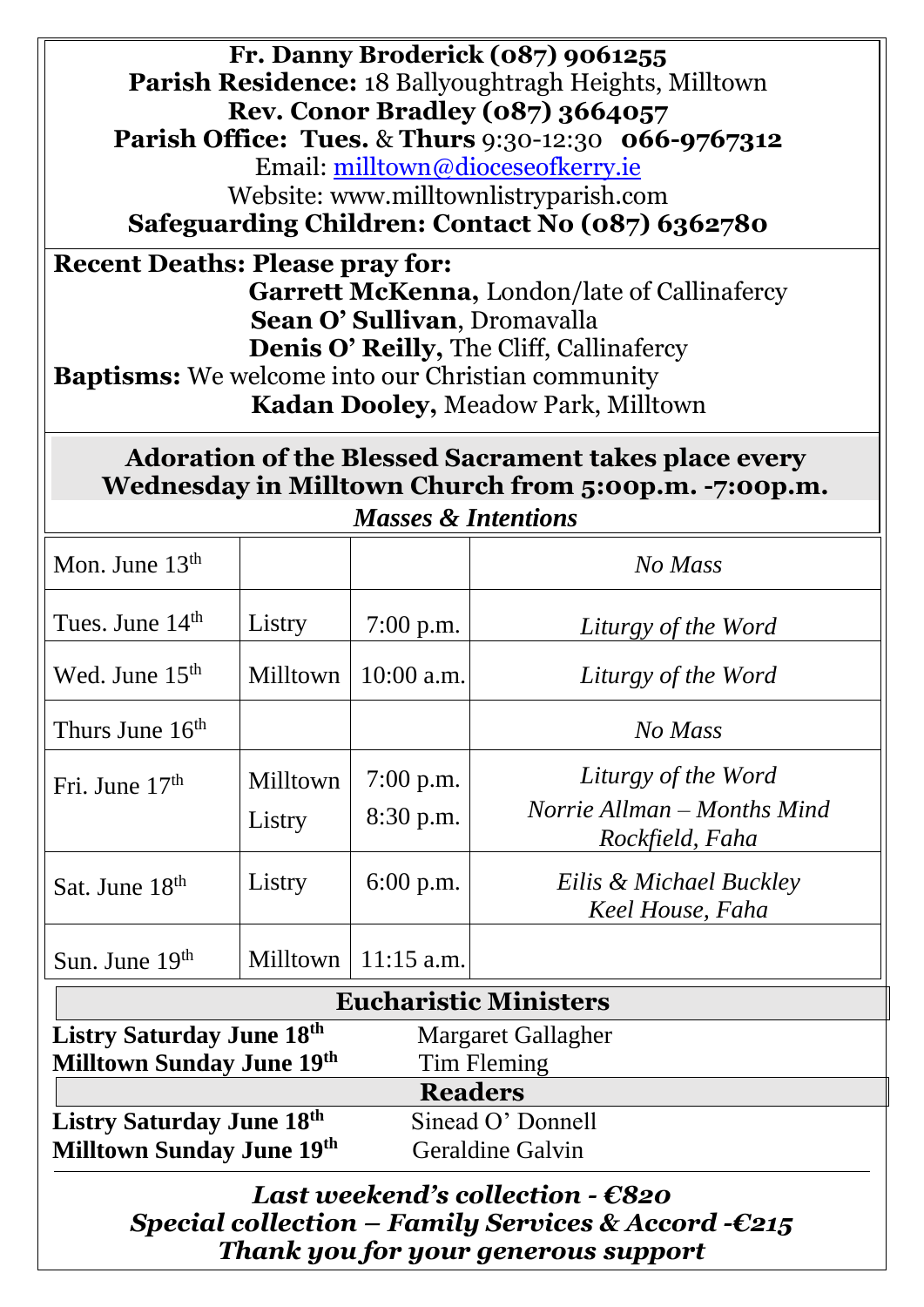### **Flower Arranger:** Doris Mangan – June  $11^{\text{th}} - 24^{\text{th}}$  June

## **Synodal Listening Process – Synthesis Document**

The Synodal Team of the Diocese has published a 10-page synthesis based on the recent Listening Process in the Diocese in preparation for the 2023 Synod of Bishops. Visit [www.dioceseofkerry.ie/Synod](http://www.dioceseofkerry.ie/Synod) to read it.

**Are you living in Ireland undocumented?** Do you know someone who may be an undocumented migrant? If so, please mention this to them. Undocumented people can apply for a legal status now. Applications for the new government undocumented scheme are open until 31 July. Don't miss this life changing opportunity. To check your eligibility and get support to apply visit the Migrants Rights Centre Ireland website [www.mrci.ie](http://www.mrci.ie/) or email [info@mrci.ie](mailto:info@mrci.ie) or contact (083)0755387.

**Anam Cara Kerry,** the organisation that supports bereaved parents, is holding its monthly Parent *Evening* for bereaved parents on Tuesday 14th June at 7:15pm in the Meadowlands Hotel. This event is free. Contact **[info@anamcara.ie](mailto:info@anamcara.ie)**

**Rainbows**: Bereavement & Separation course for children aged 7- 12years will take place at Maine Valley Family Resource Centre in June. Ring 087 3694169/086 0580019 or 066 9767833 Ext 2 for further details.

**Kerry Hospice:** If anybody would like to paint a Christmas Card Scene, you still have time to submit your ideas before the end of June. For further information contact Ursula O'Connell on 087/7450126

**Recovery Haven Kerry (Cancer Support House)** have an upcoming Gala concert at [Ballyroe](https://www.facebook.com/BallyroeHeightsHotel/?__cft__%5b0%5d=AZVsoTYVuVosj4QRos63Q6uh5W-eYt_gjW_MsuBKqoezaSkgPuAlTsLz_34PaQAI8H8qVIOwayvhWBwNCVPmDqyroK8b_ziwVT-MAYgPeSaxAm_ttSTBniQFjsel15uT_Wm9yAchchhhS8Hp5dL2zgKqTpfItvPACMPEqgj0NCLxO6xWJQ8-R_LbL8cceWvjpN0&__tn__=kK-R) Heights Hotel on June 19th at 7pm featuring a host of local talent. Tickets are available from [Recovery](https://www.facebook.com/recoveryhaven?__cft__%5b0%5d=AZVsoTYVuVosj4QRos63Q6uh5W-eYt_gjW_MsuBKqoezaSkgPuAlTsLz_34PaQAI8H8qVIOwayvhWBwNCVPmDqyroK8b_ziwVT-MAYgPeSaxAm_ttSTBniQFjsel15uT_Wm9yAchchhhS8Hp5dL2zgKqTpfItvPACMPEqgj0NCLxO6xWJQ8-R_LbL8cceWvjpN0&__tn__=-%5dK-R) Haven Kerry Cancer [Support](https://www.facebook.com/recoveryhaven?__cft__%5b0%5d=AZVsoTYVuVosj4QRos63Q6uh5W-eYt_gjW_MsuBKqoezaSkgPuAlTsLz_34PaQAI8H8qVIOwayvhWBwNCVPmDqyroK8b_ziwVT-MAYgPeSaxAm_ttSTBniQFjsel15uT_Wm9yAchchhhS8Hp5dL2zgKqTpfItvPACMPEqgj0NCLxO6xWJQ8-R_LbL8cceWvjpN0&__tn__=-%5dK-R) House, Ballyroe Heights Hotel and on Eventbrite at €20 each. For more information, please contact reception on 066 7192122.

**Milltown Listry Comhaltas Lughnasadh Festival:** preparations continue with a quiz on Friday, June 17th in Larkins Bar. Come along and enjoy the fun with novelty rounds and spot prizes. All will help fund the family friendly free festival in July/August.

**Siamsa Tíre:** are delighted to announce that auditions 7-12 years will take as follows: Thurs 16th June @6pm-8pm in Tithe Siamsa in Finuge. Fri 17th June @6pm-8pm in Carraig. Sat 18th June @10am-5pm in Siamsa Tíre Theatre, Tralee. Contact 066 7123055 for appointment.